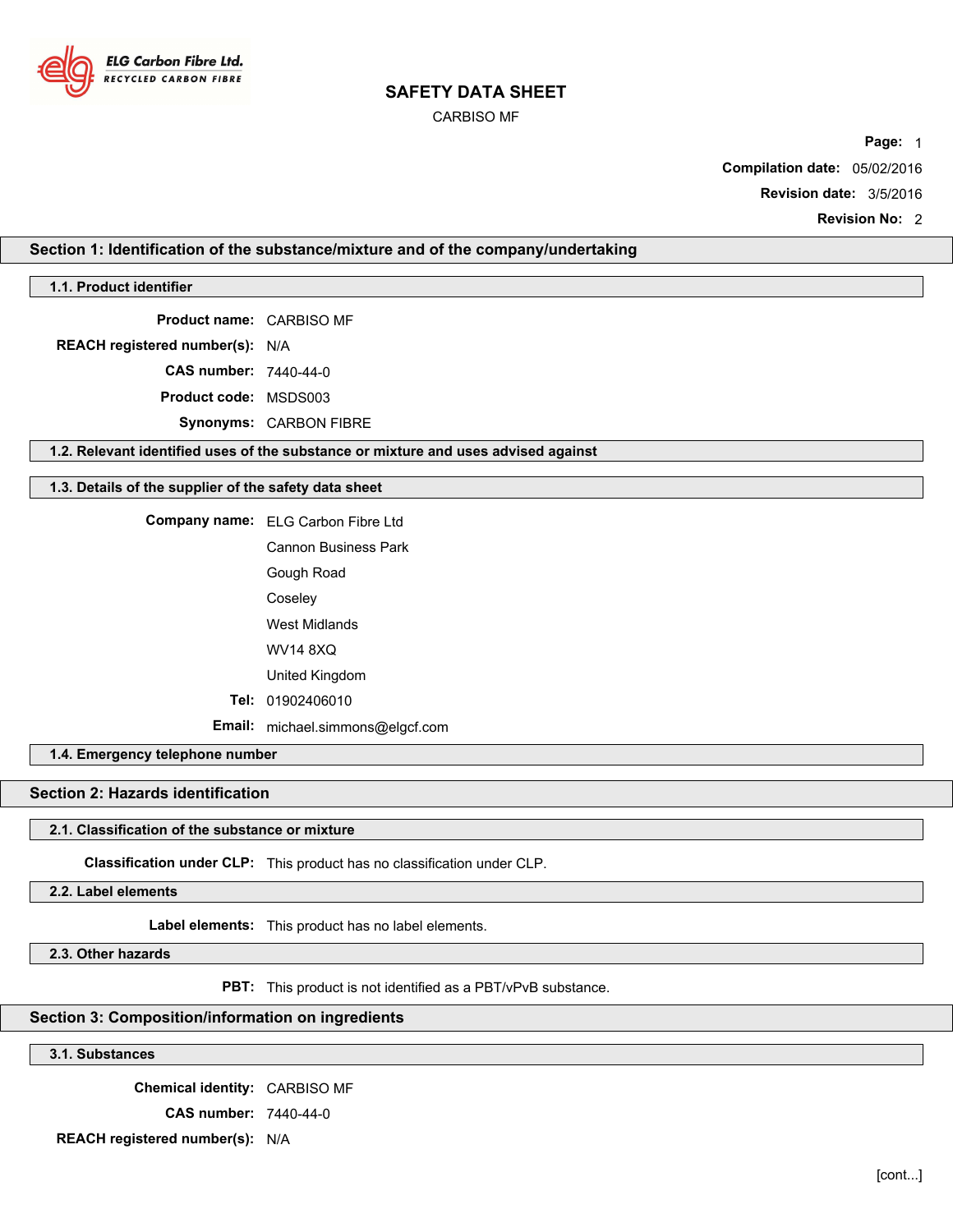CARBISO MF

**Page:** 2

### **Section 4: First aid measures**

**4.1. Description of first aid measures**

**Skin contact:** Wash immediately with plenty of soap and water.

**Eye contact:** Bathe the eye with running water for 15 minutes.

**Ingestion:** Wash out mouth with water.

**Inhalation:** Consult a doctor.

#### **4.2. Most important symptoms and effects, both acute and delayed**

**Skin contact:** There may be mild irritation at the site of contact.

**Eye contact:** There may be irritation and redness.

**Ingestion:** There may be irritation of the throat.

**Inhalation:** No symptoms.

**4.3. Indication of any immediate medical attention and special treatment needed**

**Immediate / special treatment:** Not applicable.

## **Section 5: Fire-fighting measures**

**5.1. Extinguishing media**

**Extinguishing media:** Suitable extinguishing media for the surrounding fire should be used.

## **5.2. Special hazards arising from the substance or mixture**

**Exposure hazards:** Not applicable.

**5.3. Advice for fire-fighters**

**Advice for fire-fighters:** Wear self-contained breathing apparatus. Wear protective clothing to prevent contact

with skin and eyes.

#### **Section 6: Accidental release measures**

# **6.1. Personal precautions, protective equipment and emergency procedures**

**Personal precautions:** Refer to section 8 of SDS for personal protection details.

**6.2. Environmental precautions**

**Environmental precautions:** Do not discharge into drains or rivers.

## **6.3. Methods and material for containment and cleaning up**

**Clean-up procedures:** Use industrial vacuum cleaner to remove material.

**6.4. Reference to other sections**

**Reference to other sections:** Refer to section 8 of SDS.

## **Section 7: Handling and storage**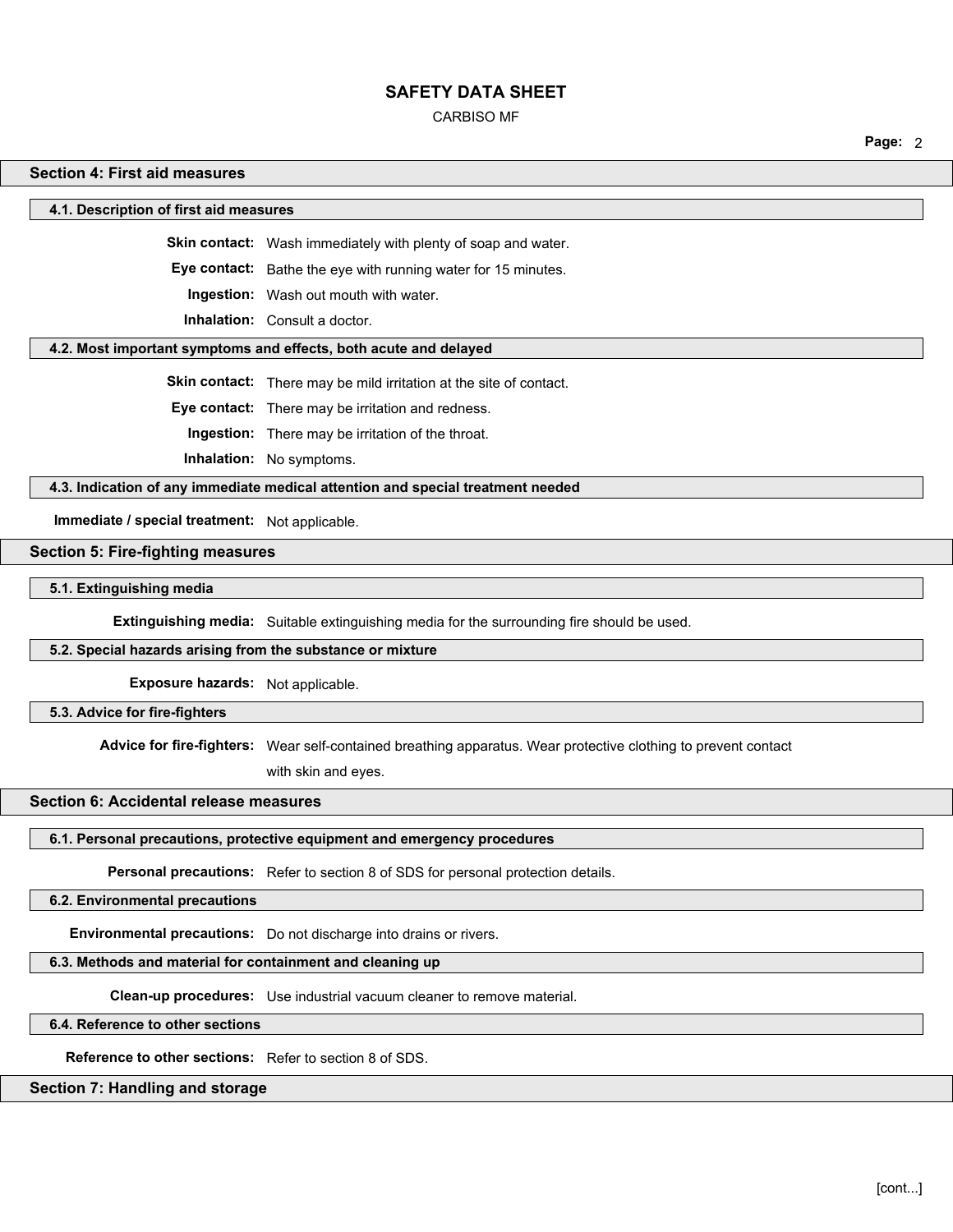## CARBISO MF

**Page:** 3

## **7.1. Precautions for safe handling**

**Handling requirements:** Not applicable.

## **7.2. Conditions for safe storage, including any incompatibilities**

**Storage conditions:** Not applicable.

**Suitable packaging:** Not applicable.

## **7.3. Specific end use(s)**

**Specific end use(s):** No data available.

# **Section 8: Exposure controls/personal protection**

### **8.1. Control parameters**

**Workplace exposure limits:** No data available.

**DNEL/PNEC Values**

## **DNEL / PNEC** No data available.

## **8.2. Exposure controls**

| Engineering measures: Not applicable. |                                                              |
|---------------------------------------|--------------------------------------------------------------|
|                                       | Respiratory protection: Respiratory protection not required. |
| Hand protection: Protective gloves.   |                                                              |
| Eye protection: Safety glasses.       |                                                              |
|                                       | <b>Skin protection:</b> Protective clothing.                 |
|                                       | Environmental: No special requirement.                       |

### **Section 9: Physical and chemical properties**

# **9.1. Information on basic physical and chemical properties**

|                                               | <b>State: Granules</b>               |                                                 |                               |
|-----------------------------------------------|--------------------------------------|-------------------------------------------------|-------------------------------|
| Evaporation rate: Not applicable.             |                                      |                                                 |                               |
|                                               | <b>Oxidising:</b> Not applicable.    |                                                 |                               |
| Solubility in water: No data available.       |                                      |                                                 |                               |
|                                               | <b>Viscosity:</b> No data available. |                                                 |                               |
| Boiling point/range°C: No data available.     |                                      | Melting point/range°C: No data available.       |                               |
| Flammability limits %: lower: Not applicable. |                                      |                                                 | upper: Not applicable.        |
| Flash point°C: Not applicable.                |                                      | Part.coeff. n-octanol/water: No data available. |                               |
| Autoflammability°C: Not applicable.           |                                      | Vapour pressure: No data available.             |                               |
| Relative density: No data available.          |                                      |                                                 | <b>pH:</b> No data available. |
|                                               | VOC g/I: No data available.          |                                                 |                               |

**9.2. Other information**

**Other information:** No data available.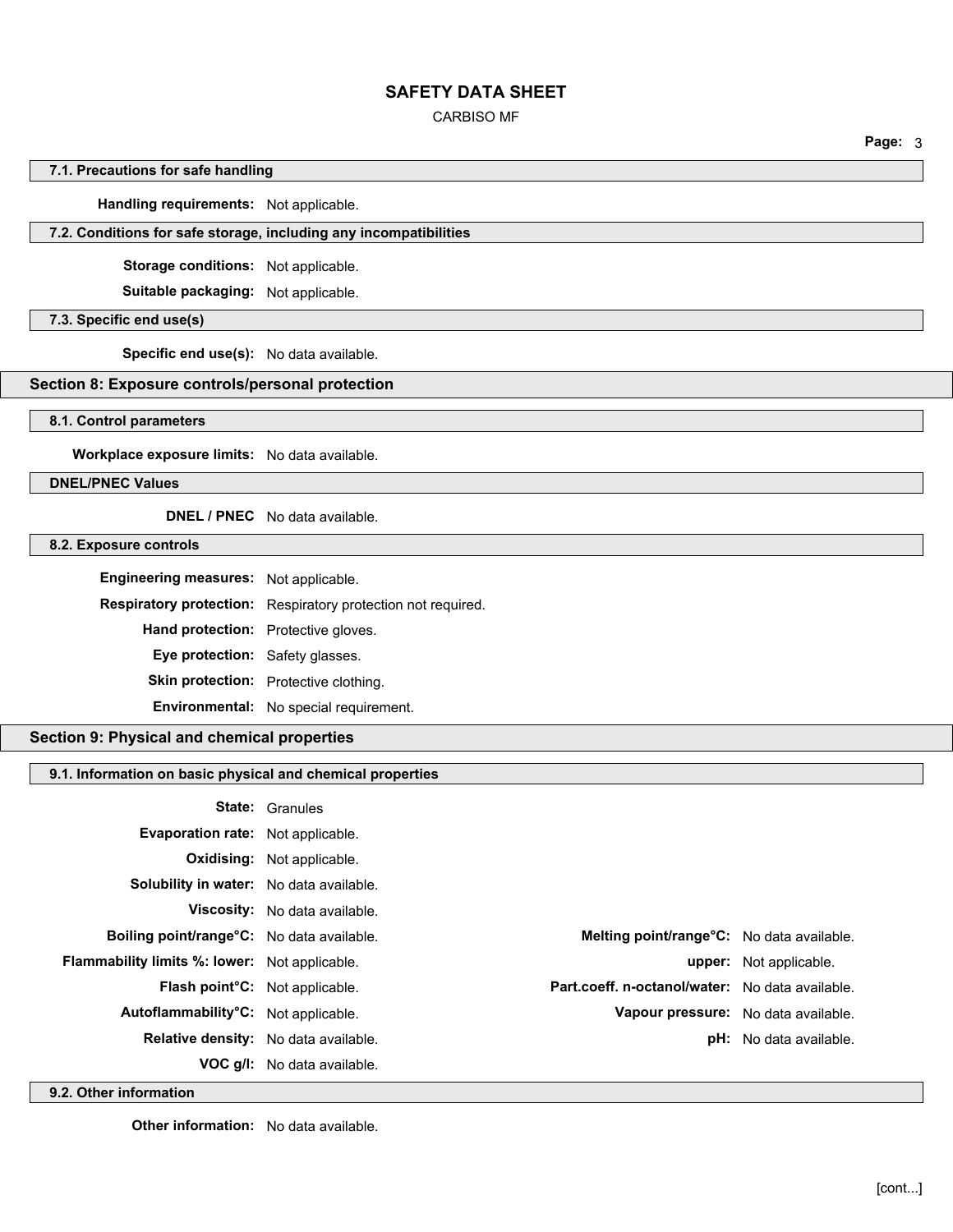CARBISO MF

**Page:** 4

# **Section 10: Stability and reactivity**

**10.1. Reactivity**

**Reactivity:** Stable under recommended transport or storage conditions.

#### **10.2. Chemical stability**

**Chemical stability:** Stable under normal conditions.

## **10.3. Possibility of hazardous reactions**

**Hazardous reactions:** Hazardous reactions will not occur under normal transport or storage conditions.

Decomposition may occur on exposure to conditions or materials listed below.

**10.4. Conditions to avoid**

**10.5. Incompatible materials**

**Materials to avoid:** Not applicable.

# **10.6. Hazardous decomposition products**

**Haz. decomp. products:** No data available.

#### **Section 11: Toxicological information**

#### **11.1. Information on toxicological effects**

**Toxicity values:** No data available.

#### **Symptoms / routes of exposure**

**Skin contact:** There may be mild irritation at the site of contact.

**Eye contact:** There may be irritation and redness.

**Ingestion:** There may be irritation of the throat.

**Inhalation:** No symptoms.

## **Section 12: Ecological information**

## **12.1. Toxicity**

**Ecotoxicity values:** No data available.

# **12.2. Persistence and degradability**

**Persistence and degradability:** No data available.

### **12.3. Bioaccumulative potential**

**Bioaccumulative potential:** No data available.

**12.4. Mobility in soil**

**Mobility:** No data available.

# **12.5. Results of PBT and vPvB assessment**

**PBT identification:** This product is not identified as a PBT/vPvB substance.